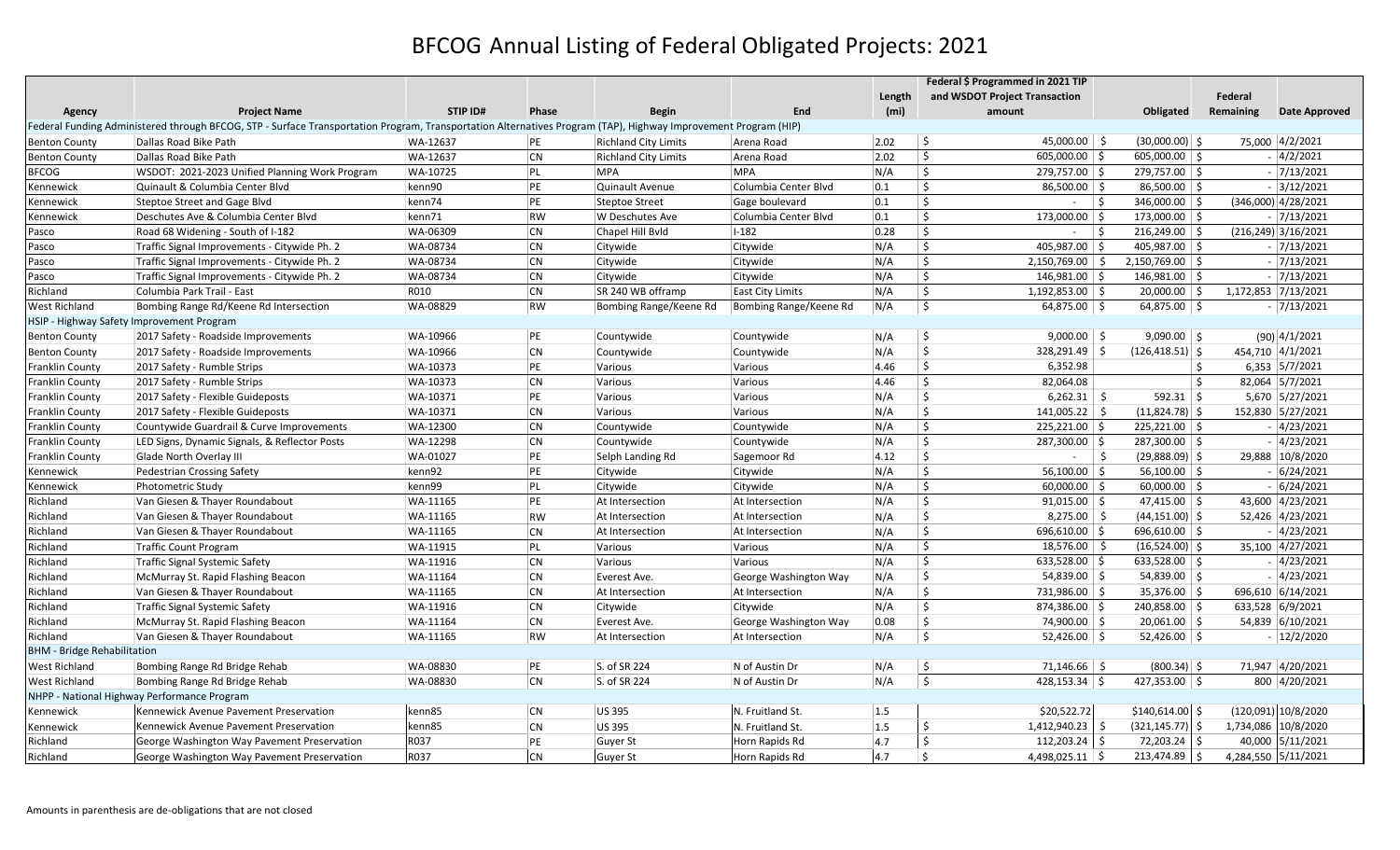## BFCOG Annual Listing of Federal Obligated Projects: 2021

|                                                   |                                                                                        |             |           |                    |             | Length | Federal \$ Programmed in 2021 TIP       |                                             | Federal   |                      |
|---------------------------------------------------|----------------------------------------------------------------------------------------|-------------|-----------|--------------------|-------------|--------|-----------------------------------------|---------------------------------------------|-----------|----------------------|
| Agency                                            | <b>Project Name</b>                                                                    | STIP ID#    | Phase     | <b>Begin</b>       | End         | (mi)   | and WSDOT Project Transaction<br>amount | Obligated                                   | Remaining | <b>Date Approved</b> |
|                                                   | Washington Department of Transportation (WSDOT) - South Central Region                 |             |           |                    |             |        |                                         |                                             |           |                      |
| HSIP - Highway Safety Improvement Program - WSDOT |                                                                                        |             |           |                    |             |        |                                         |                                             |           |                      |
| <b>Benton County</b>                              | SCR Region Wide - Mitigate Redirectional Landforms and<br>Upgrade Median Cable Barrier | 500001R     | <b>CN</b> | <b>Region Wide</b> | Region Wide | N/A    | \$<br>$(46,581.77)$ \$                  | $(46,581.77)$ $\zeta$                       |           | $-$ 12/10/2021       |
| <b>Benton County</b>                              | SCR Region Wide - Mitigate Redirectional Landforms and<br>Upgrade Median Cable Barrier | 508209V     | PE        | <b>Region Wide</b> | Region Wide | N/A    | \$<br>$(9,532.36)$ \$                   | $(9,532.36)$ $\zeta$                        |           | $\frac{12}{10}$ 2021 |
| Benton County                                     | SCR Region Wide - Mitigate Redirectional Landforms and<br>Upgrade Median Cable Barrier | 508209V     | <b>CN</b> | <b>Region Wide</b> | Region Wide | N/A    | \$<br>$(177, 689.00)$ \$                | $(177,689.00)$ $\zeta$                      |           | $\frac{12}{10}$ 2021 |
| <b>Benton County</b>                              | I-82 et al/SCR Region Wide - Roadside Hardware<br>Preservation                         | 518202U03   | PE        | <b>Region Wide</b> | Region Wide | N/A    | \$<br>$25,000.00$ \$                    | 25,000.00 $\vert$ $\vert$                   |           | $-$ 3/9/2021         |
| Benton County                                     | I-82 et al/SCR Region Wide - Roadside Hardware<br>Preservation                         | 518202U03   | <b>CN</b> | <b>Region Wide</b> | Region Wide | N/A    | \$<br>480.279.04 \$                     | 480,279.04 $\vert$ s                        |           | 5/10/2021            |
| Benton County                                     | I-82 et al/SCR Region Wide - Roadside Hardware<br>Preservation                         | 518202U03   | <b>CN</b> | <b>Region Wide</b> | Region Wide | N/A    | \$<br>$(20, 304.57)$ \$                 | $(20, 304.57)$ $\zeta$                      |           | 7/15/2021            |
| Benton County                                     | I-82 et al/SCR Region Wide - Roadside Hardware<br>Preservation                         | 524003X03   | PE        | <b>Region Wide</b> | Region Wide | N/A    | \$<br>$7,202.00$ \ \$                   | $7,202.00$ $\Big\vert$ $\left\vert \right.$ |           | 2/3/2021             |
| Benton County                                     | I-82 et al/SCR Region Wide - Roadside Hardware<br>Preservation                         | 524003X03   | <b>CN</b> | <b>Region Wide</b> | Region Wide | N/A    | \$<br>28,544.28 \$                      | 28,544.28 $\vert$ $\vert$                   |           | 5/10/2021            |
| Benton County                                     | I-82 et al/SCR Region Wide - Roadside Hardware<br>Preservation                         | 524003X03   | <b>CN</b> | <b>Region Wide</b> | Region Wide | N/A    | \$<br>538.30 \$                         | 538.30 $\frac{1}{5}$                        |           | $-$ 7/15/2021        |
| Benton County                                     | I-82 et al/SCR Region Wide - Roadside Hardware<br>Preservation                         | 539505E03   | PE        | <b>Region Wide</b> | Region Wide | N/A    | \$<br>$15,434.50$ \$                    | 15,434.50 $\vert$ \$                        |           | 2/3/2021             |
| Benton County                                     | I-82 et al/SCR Region Wide - Roadside Hardware<br>Preservation                         | 539505E03   | <b>CN</b> | <b>Region Wide</b> | Region Wide | N/A    | \$<br>$41,712.73$ \$                    | 41,712.73 $\vert$ s                         |           | 5/10/2021            |
| Benton County                                     | I-82 et al/SCR Region Wide - Roadside Hardware<br>Preservation                         | 539505E03   | <b>CN</b> | <b>Region Wide</b> | Region Wide | N/A    | \$<br>$1,475.60$ \$                     | 1,475.60                                    |           | 7/15/2021            |
| Franklin County                                   | SR 10 Et Al/Kittitas & Yakima Co & SE WA - Centerline<br><b>Rumble Strips</b>          | 500000G36   | PE        | N/A                | N/A         | N/A    | \$<br>$17,685.50$ \$                    | 17,685.50 $\vert$ \$                        |           | 3/25/2021            |
| Franklin County                                   | SR 10 Et Al/Kittitas & Yakima Co & SE WA - Centerline<br><b>Rumble Strips</b>          | 500000G36   | <b>CN</b> | N/A                | N/A         | N/A    | \$<br>$94,897.14$ \$                    | 94,897.14 $\frac{1}{5}$                     |           | 9/24/2021            |
| Franklin County                                   | SCR Region Wide - Mitigate Redirectional Landforms and<br>Upgrade Median Cable Barrier | 500001R     | <b>CN</b> | N/A                | N/A         | N/A    | \$<br>$(46,581.77)$ \$                  | $(46,581.77)$ $\zeta$                       |           | 12/102021            |
| Franklin County                                   | I-82 et al/SCR Region Wide - Roadside Hardware<br>Preservation                         | 518202U03   | PE        | <b>Region Wide</b> | Region Wide | N/A    | \$<br>$25,000.00$ \$                    | 25,000.00 $\vert$ \$                        |           | 3/9/2021             |
| Franklin County                                   | I-82 et al/SCR Region Wide - Roadside Hardware<br>Preservation                         | 518202U03   | CN        | <b>Region Wide</b> | Region Wide | N/A    | \$<br>480,279.04 \$                     | 480,279.04 $\vert$ $\vert$                  |           | 5/10/2021            |
| Franklin County                                   | I-82 et al/SCR Region Wide - Roadside Hardware<br>Preservation                         | 518202U03   | <b>CN</b> | <b>Region Wide</b> | Region Wide | N/A    | \$<br>$(20, 304.57)$ \$                 | $(20, 304.57)$ $\zeta$                      |           | 7/15/2021            |
| Franklin County                                   | I-82 et al/SCR Region Wide - Roadside Hardware<br>Preservation                         | 539505E03   | PE        | <b>Region Wide</b> | Region Wide | N/A    | \$<br>$15,434.50$ \$                    | 15,434.50 $\vert$ \$                        |           | 2/3/2021             |
| Franklin County                                   | I-82 et al/SCR Region Wide - Roadside Hardware<br>Preservation                         | 539505E03   | <b>CN</b> | <b>Region Wide</b> | Region Wide | N/A    | \$<br>$41,712.73$ \$                    | 41,712.73 $\frac{1}{5}$                     |           | 5/10/2021            |
| Franklin County                                   | I-82 et al/SCR Region Wide - Roadside Hardware<br>Preservation                         | 539505E03   | <b>CN</b> | <b>Region Wide</b> | Region Wide | N/A    | \$<br>$1,475.60$ \$                     | 1,475.60 $\vert$ s                          |           | 7/15/2021            |
| Franklin County                                   | SCR Region Wide - Mitigate Redirectional Landforms and<br>Upgrade Median Cable Barrier | 539506R     | CN        | N/A                | N/A         | N/A    | \$<br>$(21, 253.34)$ \$                 | $(21,253.34)$ $\zeta$                       |           | $-$   12/10/2021     |
|                                                   | NHPP - National Highway Performance Program - WSDOT                                    |             |           |                    |             |        |                                         |                                             |           |                      |
| <b>Benton County</b>                              | I-82/Columbia River Bridge at Umatilla EB - Bridge<br>Painting                         | 508202G03   | PE        | N/A                | N/A         | N/A    | \$<br>$304,945.00$ \$                   | 304,945.00 $\vert$ s                        |           | 9/3/2021             |
| <b>Benton County</b>                              | I-82/Coffin Rd Vicinity - Paving                                                       | <b>BPBF</b> | PE        | N/A                | N/A         | N/A    | \$<br>$40,000.00$ \$                    | $40,000.00$ \$                              |           | $-$ 3/10/2021        |